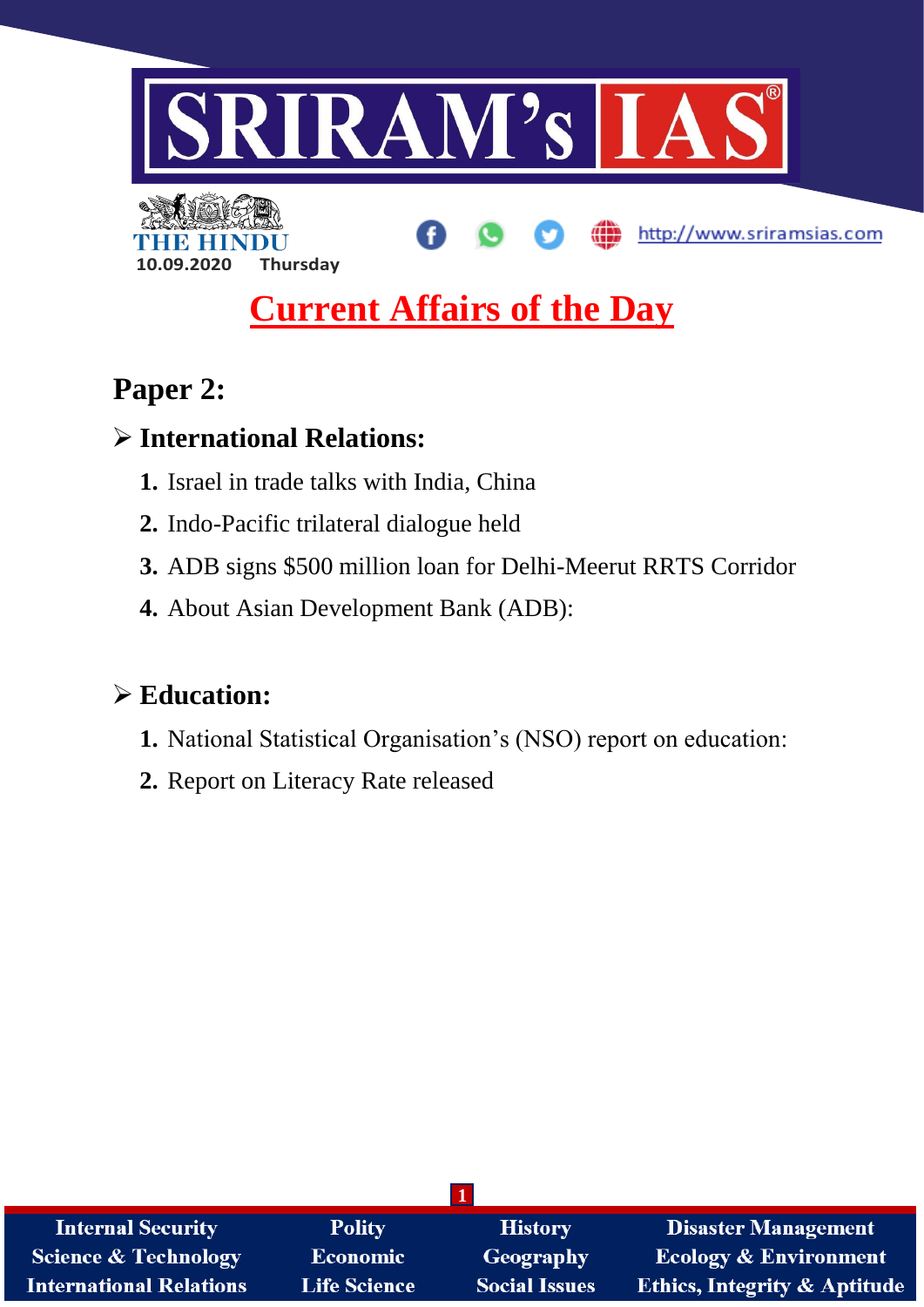

 $\triangleright$  Israel hopes that tensions between India and China will ease and it is in talks with both countries on trade agreements, according to an Israeli official.

### **Key takeaways:**

- $\triangleright$  While India and Israel were negotiating a limited trade deal for about 200 designated products, Free Trade Agreements (FTAs) with South Korea, China and Vietnam were under way.
- Israel also planned to discuss India-United Arab Emirates (UAE)-Israel cooperation in a number of areas such as agriculture, technology and water once the UAE-Israel agreement is formally signed in Washington on September 15.
- Last month, the Israeli Foreign Ministry inaugurated its first "Asia-Pacific Day," hosting 11 Asian countries, including India, at a special event, with a view to increasing trade and investment with the 'East' as a key priority for post COVID-19 economic recovery.
- China, Hong Kong and India are Israel's biggest trading partners in Asia.
- $\triangleright$  Since both China and India established full diplomatic ties with Israel in 1992, China's trade has increased from \$50 million to \$15 billion, while India's trade has grown from \$200 million to about \$5 billion.
- $\triangleright$  While India and Israel's talks were not in an "advanced stage" yet they were discussing lower tariffs on about 200 products that were "of importance to" both countries.

# **'One in three high schoolers gets private coaching'**

## **National Statistical Organisation's (NSO) report on education:**

- $\triangleright$  One in five students in India supplements school education with private coaching, including almost one in three at the secondary school level or Classes 9 and 10.
- $\triangleright$  Private coaching fees make up almost 20% of the total cost of education for those in secondary and higher secondary school. In some States, such as West Bengal, students actually spend more on private coaching than on their regular

| <b>Internal Security</b>        | <b>Polity</b>       | <b>History</b>       | <b>Disaster Management</b>              |  |
|---------------------------------|---------------------|----------------------|-----------------------------------------|--|
| <b>Science &amp; Technology</b> | <b>Economic</b>     | Geography            | <b>Ecology &amp; Environment</b>        |  |
| <b>International Relations</b>  | <b>Life Science</b> | <b>Social Issues</b> | <b>Ethics, Integrity &amp; Aptitude</b> |  |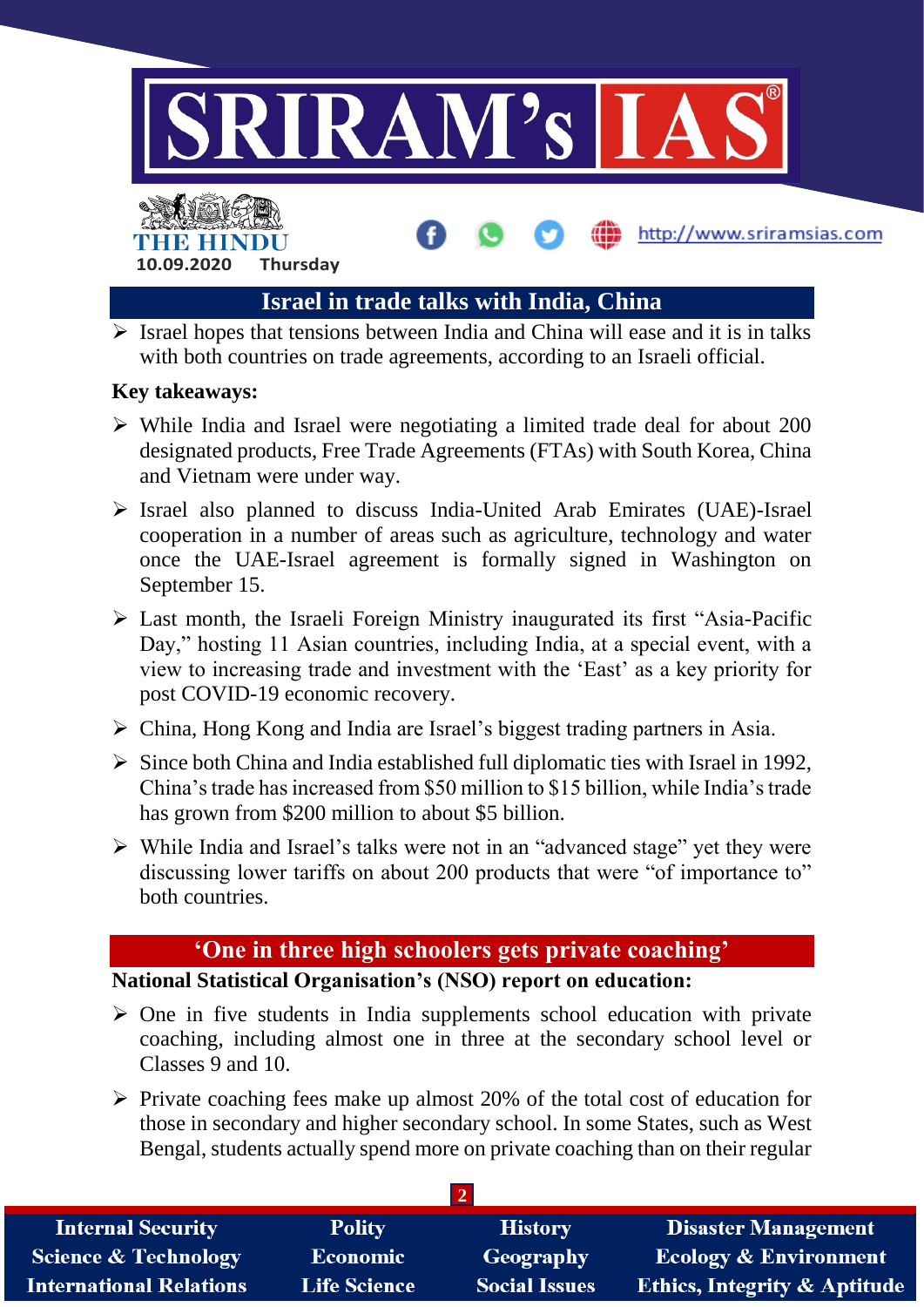

school, according to the National Statistical Organisation's (NSO) latest report on education.

**10.09.2020 Thursday**

THE BELLET

- $\triangleright$  Like regular schools, such coaching and tuition classes have also been closed during the COVID-19 pandemic, although many have been conducting online coaching classes instead. From September 21, schools will be partially reopened on a voluntary basis for Class 9 to 12 students, with the Health Ministry issuing guidelines on Tuesday. It remains to be seen how many of these students, who have now missed six months of classroom lessons, will continue to depend on coaching classes to bridge the gap.
- $\triangleright$  In the 75th round of the National Sample Survey, conducted between June 2017 and July 2018, households were surveyed on consumption related to education. The final report, which was published recently, shows that 19.8% of students at all levels — from pre-primary to graduate students — take some form of private coaching. Among Class 9 and 10 students, starting to prepare for the crucial board exams and admission tests, more than 30% do so.
- $\triangleright$  Among these secondary school students, those from the cities and upper castes are able to access private coaching at far higher levels. More than 52% of urban upper caste boys take coaching, in comparison to just 13.7% of rural boys and girls from scheduled tribe communities.
- $\triangleright$  Such coaching comes at a cost. The average annual expenditure on education for secondary school students is ₹9,013, of which ₹4,078 goes towards regular school fees. About ₹1,632, or just over 18%, goes towards private coaching. In higher secondary school, students spend more than  $\overline{22,500}$ , also about 18% of the total expenditure, on private coaching.
- $\triangleright$  Some States in eastern India seem to spend more on private coaching than the rest of the country. In West Bengal, students at all levels spend an average of ₹3,769 on private coaching.

## **Indo-Pacific trilateral dialogue held**

 $\triangleright$  With a focus on enhancing cooperation in the Indo-Pacific region, India, Australia and France on Wednesday held the first trilateral dialogue where they discussed "economic and geostrategic challenges and cooperation" in the

| 3                               |                     |                      |                                         |
|---------------------------------|---------------------|----------------------|-----------------------------------------|
| <b>Internal Security</b>        | <b>Polity</b>       | <b>History</b>       | <b>Disaster Management</b>              |
| <b>Science &amp; Technology</b> | <b>Economic</b>     | Geography            | <b>Ecology &amp; Environment</b>        |
| <b>International Relations</b>  | <b>Life Science</b> | <b>Social Issues</b> | <b>Ethics, Integrity &amp; Aptitude</b> |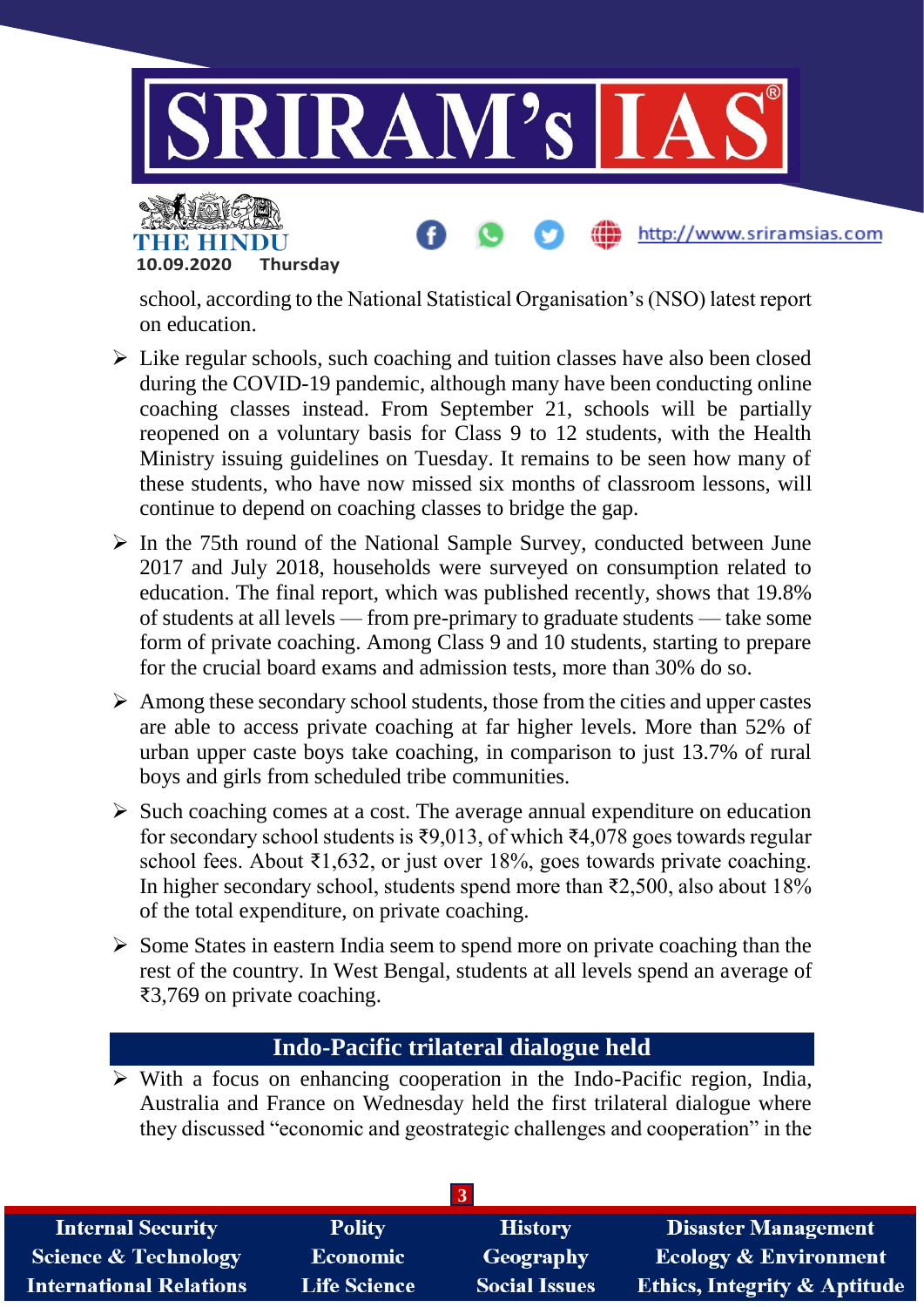



region, particularly in the context of the COVID-19 pandemic and domestic responses to it.

http://www.sriramsias.com

- $\triangleright$  "The three countries also had an exchange on the priorities, challenges and trends in regional and global multilateral institutions, including the best ways to strengthen and reform multilateralism," the Ministry of External Affairs (MEA) said in a statement here.
- $\triangleright$  The three sides expressed their shared will "to successfully conclude concrete" cooperation projects in the maritime sector and those promoting global commons (climate, environment and biodiversity, health)," France added.
- $\triangleright$  French Defence Minister Florence Parly is visiting India on Thursday.
- $\triangleright$  She will join Defence Minister Rajnath Singh for the formal induction ceremony of Rafale fighter jets into the Indian Air Force at Ambala. She is also scheduled to meet National Security Adviser Ajit Doval.

# **Report on Literacy Rate released**

- $\triangleright$  Recently, the report on 'Household Social Consumption: Education in India as part of 75th round of National Sample Survey – from July 2017 to June 2018' was released.
- $\triangleright$  It is based on the National Statistical Office (NSO) survey.
- $\triangleright$  It provides for state-wise detail of literacy rate.
- $\triangleright$  Age surveyed: 7 years and above.
- $\triangleright$  The report comes before the International Literacy Day which is celebrated on 8th September every year.
- $\triangleright$  Literacy Day 2020: It will focus on the changes and challenges in learning during the Covid-19 pandemic.
- $\triangleright$  SDG 4: ensure inclusive and quality education for all and promote lifelong learning.
- $\triangleright$  As per UNESCO, India will achieve universal literacy by 2060.

#### **Key takeaways:**

 $\triangleright$  India's Overall Literacy Rate: 77.7%.

| <b>Internal Security</b>        | <b>Polity</b>       | <b>History</b>       | <b>Disaster Management</b>              |
|---------------------------------|---------------------|----------------------|-----------------------------------------|
| <b>Science &amp; Technology</b> | <b>Economic</b>     | Geography            | <b>Ecology &amp; Environment</b>        |
| <b>International Relations</b>  | <b>Life Science</b> | <b>Social Issues</b> | <b>Ethics, Integrity &amp; Aptitude</b> |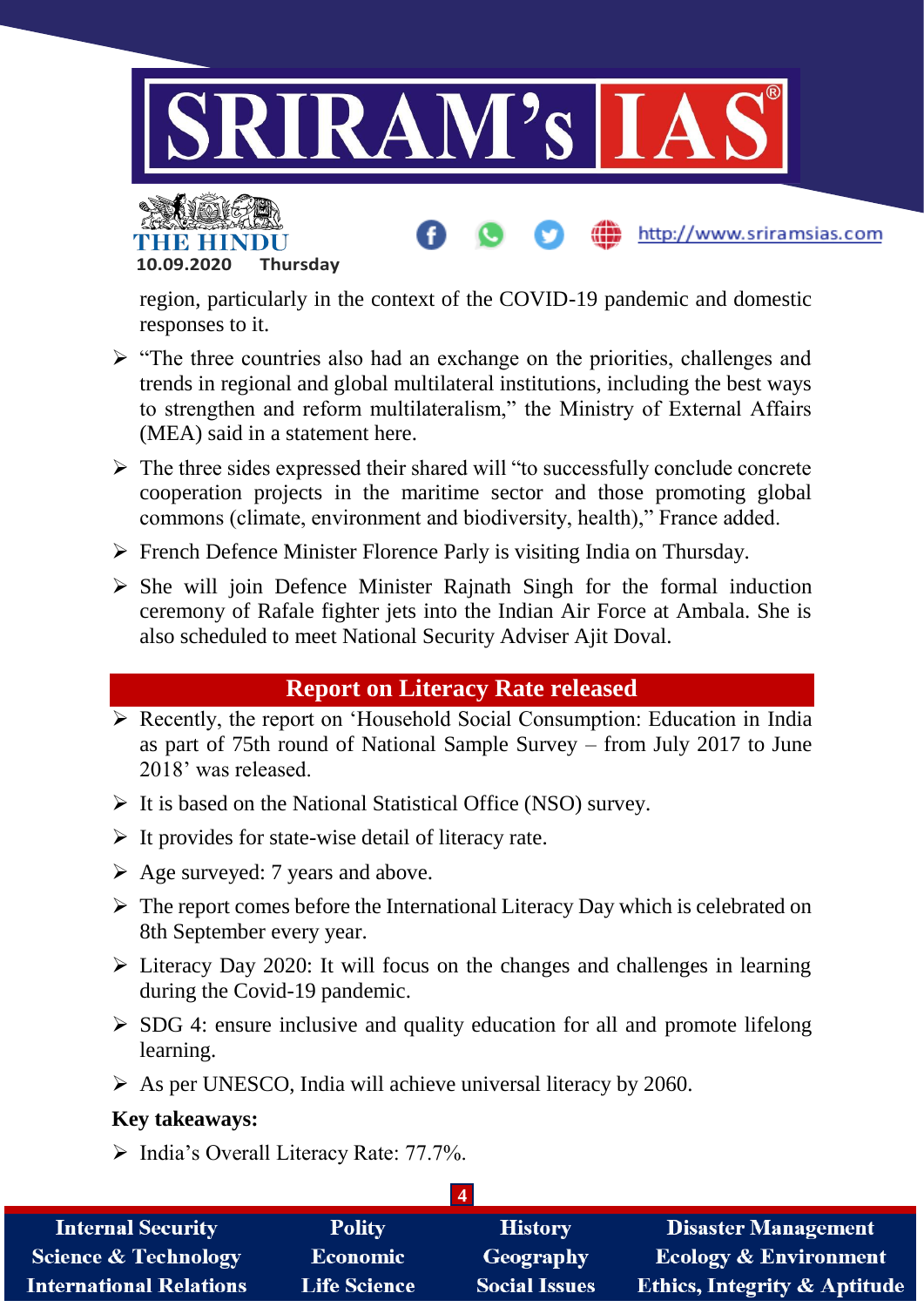

# **THE REAL 10.09.2020 Thursday**

- $\triangleright$  Urban Areas: 87.7%.
- $\triangleright$  Rural areas: 73.5%.
- Male Literacy Rate: 84.7%.
- $\triangleright$  Female Literacy Rate: 70.3%.
- $\triangleright$  The male literacy rate is higher than the female literacy rate among all states.
- Best Performers: (1) Kerala; (2) Delhi; (3) Uttarakhand; (4) Himachal Pradesh; (5) Assam.
- Worst Performers: (1) Uttar Pradesh; (2)Telangana; (3) Bihar; (4) Rajasthan; (5) Andhra Pradesh

## **Digital Literacy**:

- $\triangleright$  Those who possess computers: 23% of urban households and 4% of rural households.
- $\triangleright$  Those who can operate a computer: Among persons of age 15-29 years, nearly 56% in urban areas and 24% in rural areas.
- $\triangleright$  Those who use the internet: nearly 25% in rural areas and 58% in urban areas in the same age-group

# **ADB signs \$500 million loan for Delhi-Meerut RRTS Corridor**

- $\triangleright$  The Asian Development Bank (ADB) and the Government of India signed a \$500 million loan, to build a modern, high-speed 82-kilometer Delhi-Meerut Regional Rapid Transit System (RRTS) corridor**.**
- $\triangleright$  It is the first tranche of a total \$1 billion facility**.**



http://www.sriramsias.com

| <b>Internal Security</b>        | <b>Polity</b>       | <b>History</b>       | <b>Disaster Management</b>              |
|---------------------------------|---------------------|----------------------|-----------------------------------------|
| <b>Science &amp; Technology</b> | <b>Economic</b>     | Geography            | <b>Ecology &amp; Environment</b>        |
| <b>International Relations</b>  | <b>Life Science</b> | <b>Social Issues</b> | <b>Ethics, Integrity &amp; Aptitude</b> |